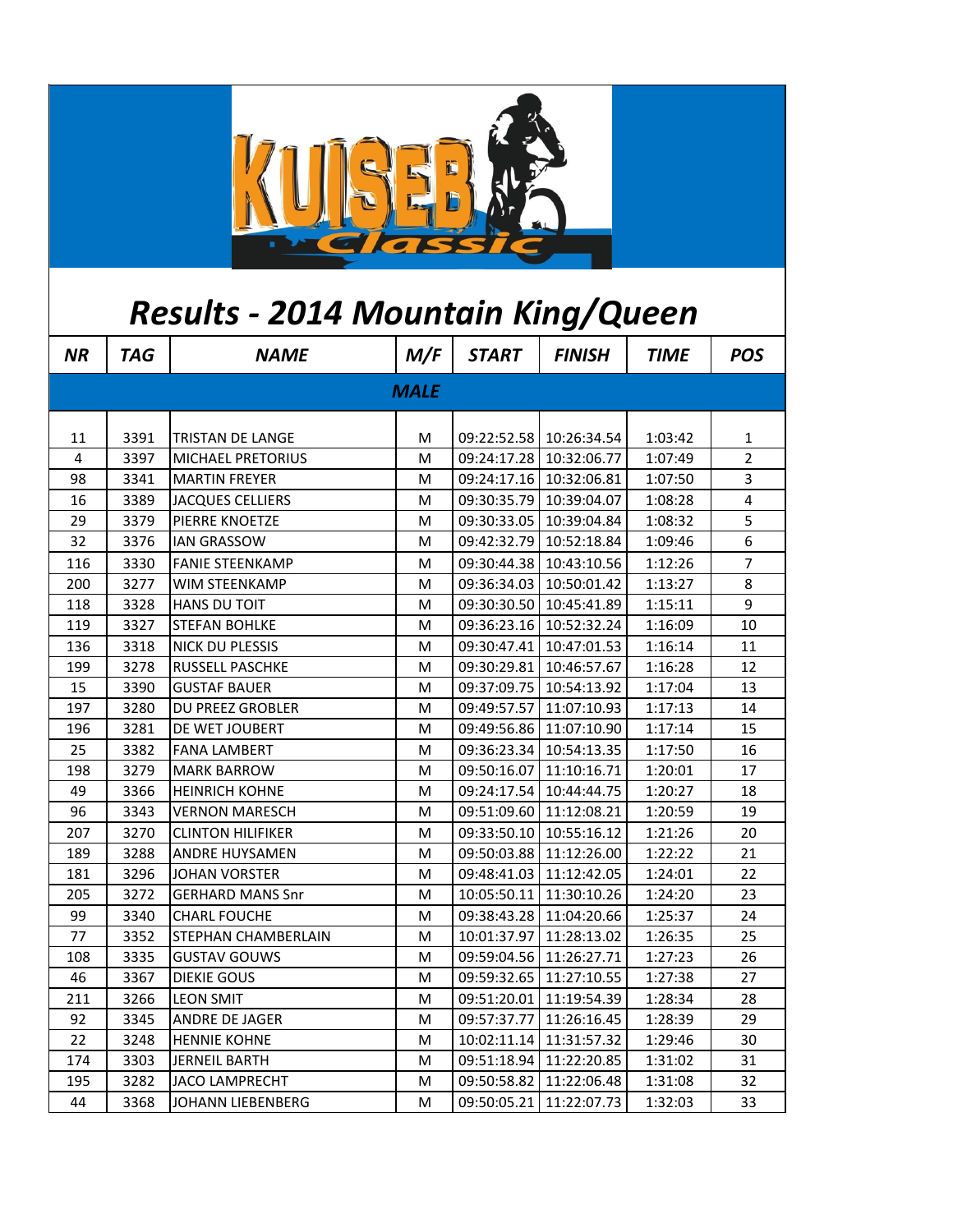| 30             | 3378 | <b>KALLIE GRUNSCHLOSS</b>     | M | 10:05:08.97 11:37:41.34    | 1:32:32 | 34 |
|----------------|------|-------------------------------|---|----------------------------|---------|----|
| 39             | 3372 | <b>GRANT MULLER</b>           | M | 10:05:08.78   11:37:42.39  | 1:32:34 | 35 |
| 21             | 3249 | <b>BERTUS TRUTER</b>          | M | 10:05:07.22 11:37:43.65    | 1:32:36 | 36 |
| 104            | 3338 | <b>ANDRE DELPORT</b>          | M | 10:10:48.84   11:44:01.38  | 1:33:13 | 37 |
| 26             | 3381 | <b>ADRIAN DE LA HARPE</b>     | М | 09:44:07.01   11:18:18.42  | 1:34:11 | 38 |
| 105            | 3337 | <b>GUNTER PENZHORN</b>        | M | 10:01:59.79<br>11:38:24.57 | 1:36:25 | 39 |
| 216            | 3261 | <b>MORNE HONIBALL</b>         | M | 09:53:51.94<br>11:31:03.10 | 1:37:11 | 40 |
| 72             | 3355 | <b>DANIE JOUBERT</b>          | М | 09:50:08.91<br>11:27:26.72 | 1:37:18 | 41 |
| $\overline{2}$ | 3399 | PHILIP STEYN                  | М | 09:31:26.89 11:09:44.49    | 1:38:18 | 42 |
| 78             | 3351 | <b>ANTONIE VAN WYK</b>        | М | 10:03:29.16 11:42:31.25    | 1:39:02 | 43 |
| 10             | 3393 | AIDAN DE LANGE                | M | 09:49:24.06   11:28:35.99  | 1:39:12 | 44 |
| 90             | 3346 | ABRIE VAN WYK                 | M | 10:03:29.80 11:42:49.05    | 1:39:19 | 45 |
| $\overline{7}$ | 3394 | CHRISTO LE ROUX               | M | 10:27:15.18 12:07:31.85    | 1:40:17 | 46 |
| 177            | 3300 | WYNANDT GOUWS                 | М | 10:08:38.41<br>11:49:15.69 | 1:40:37 | 47 |
| 83             | 3349 | <b>MARTIN BOTES</b>           | M | 10:24:22.90 12:05:12.30    | 1:40:49 | 48 |
| 209            | 3268 | <b>MAURICE JANKOWSKI</b>      | М | 10:32:17.64<br>12:13:56.42 | 1:41:39 | 49 |
| 190            | 3287 | <b>HUGO VAN NIEKERK</b>       | М | 10:36:34.92 12:19:05.79    | 1:42:31 | 50 |
| 169            | 3308 | <b>FC SMITH</b>               | M | 10:04:15.08   11:47:06.79  | 1:42:52 | 51 |
| 37             | 3373 | <b>FRANCOIS SMITH</b>         | М | 10:04:23.93 11:47:54.68    | 1:43:31 | 52 |
| $\mathbf{3}$   | 3398 | PHILIPPUS TROMP               | M | 10:14:28.70   11:58:36.94  | 1:44:08 | 53 |
| 223            | 3254 | MARCEL LAMPRECHT              | M | 10:24:14.94<br>12:08:59.53 | 1:44:45 | 54 |
| 221            | 3256 | <b>JOHN RABIE</b>             | M | 10:14:28.90 11:59:29.28    | 1:45:00 | 55 |
| 54             | 3363 | CHRIS LOTTER                  | М | 10:24:13.56 12:09:39.31    | 1:45:26 | 56 |
| 52             | 3364 | <b>CONRAD JANUARY</b>         | М | 10:23:30.16 12:10:24.86    | 1:46:55 | 57 |
| 18             | 3387 | LOUIS VAN DEN BERG            | М | 10:23:52.95   12:16:02.97  | 1:52:10 | 58 |
| 40             | 3371 | WALTER LIEBENBERG             | М | 10:09:17.43 12:01:50.53    | 1:52:33 | 59 |
| 31             | 3377 | <b>HORST HEIMSTADT</b>        | М | 10:27:14.68 12:19:54.47    | 1:52:40 | 60 |
| 143            | 3315 | PJ VAN WYK                    | М | 10:10:57.81   12:04:28.28  | 1:53:30 | 61 |
| 100            | 3339 | LE ROUX VAN WYK               | M | 10:10:49.26   12:04:27.32  | 1:53:38 | 62 |
| 184            | 3293 | THOMASZ FIDYTEK               | М | 10:49:33.54<br>12:43:57.06 | 1:54:24 | 63 |
| 213            | 3264 | <b>HEIN VENTER</b>            | M | 10:40:55.22<br>12:36:48.63 | 1:55:53 | 64 |
| 5              | 3396 | WILLEM HYMAN                  | М | 10:57:38.33   12:54:49.66  | 1:57:11 | 65 |
| 212            | 3265 | <b>EUGENE SMITH</b>           | М | 10:10:18.11<br>12:08:00.88 | 1:57:43 | 66 |
| 159            | 3310 | <b>TONY BASSINGHTHWAIGHTE</b> | М | 10:51:12.57   12:51:04.59  | 1:59:52 | 67 |
| 43             | 3369 | <b>GIDEON AGENBAG</b>         | М | 10:19:56.90   12:20:44.13  | 2:00:47 | 68 |
| 186            | 3291 | <b>WILLEM BURGER</b>          | M | 10:49:51.64 12:52:27.85    | 2:02:36 | 69 |
| 168            | 3309 | <b>ANTON WESTRAADT</b>        | M | 10:50:11.56   12:53:06.90  | 2:02:55 | 70 |
| 84             | 3348 | <b>HENNIE VAN WYK</b>         | M | 10:32:23.69<br>12:35:20.46 | 2:02:57 | 71 |
| 65             | 3359 | KOOT VAN DER MERWE            | М | 10:32:19.68 12:35:20.33    | 2:03:01 | 72 |
| 24             | 3383 | JENS UNTERLERCHNER            | М | 10:53:47.07<br>12:57:29.98 | 2:03:43 | 73 |
| 42             | 3370 | PIERRE FOURIE                 | M | 11:13:38.87<br>13:17:30.82 | 2:03:52 | 74 |
| 121            | 3325 | <b>JACO SWART</b>             | М | 11:13:37.35   13:17:32.82  | 2:03:55 | 75 |
| 94             | 3344 | RICARDO COELHO                | M | 10:53:45.93<br>12:58:06.98 | 2:04:21 | 76 |
| 74             | 3353 | <b>EUGENE OLIVIER</b>         | M | 10:31:18.98 12:38:25.33    | 2:07:06 | 77 |
| 206            | 3271 | <b>FANUS JORDAAN</b>          | M | 10:36:45.92   12:44:10.63  | 2:07:25 | 78 |
| 36             | 3374 | <b>HANNES SMIT</b>            | M | 10:57:40.12<br>13:08:59.29 | 2:11:19 | 79 |
| 122            | 3324 | PIEREWIET WILDERS             | M | 10:57:38.47<br>13:08:59.12 | 2:11:21 | 80 |
| 64             | 3360 | DANIE BLIGNAUT                | М | 11:08:51.07<br>13:20:44.74 | 2:11:54 | 81 |
| 120            | 3326 | PAT KOTZE                     | М | 10:31:10.36 12:45:04.32    | 2:13:54 | 82 |
| 33             | 3375 | JAN NEL                       | М | 10:26:23.93<br>12:42:34.23 | 2:16:10 | 83 |